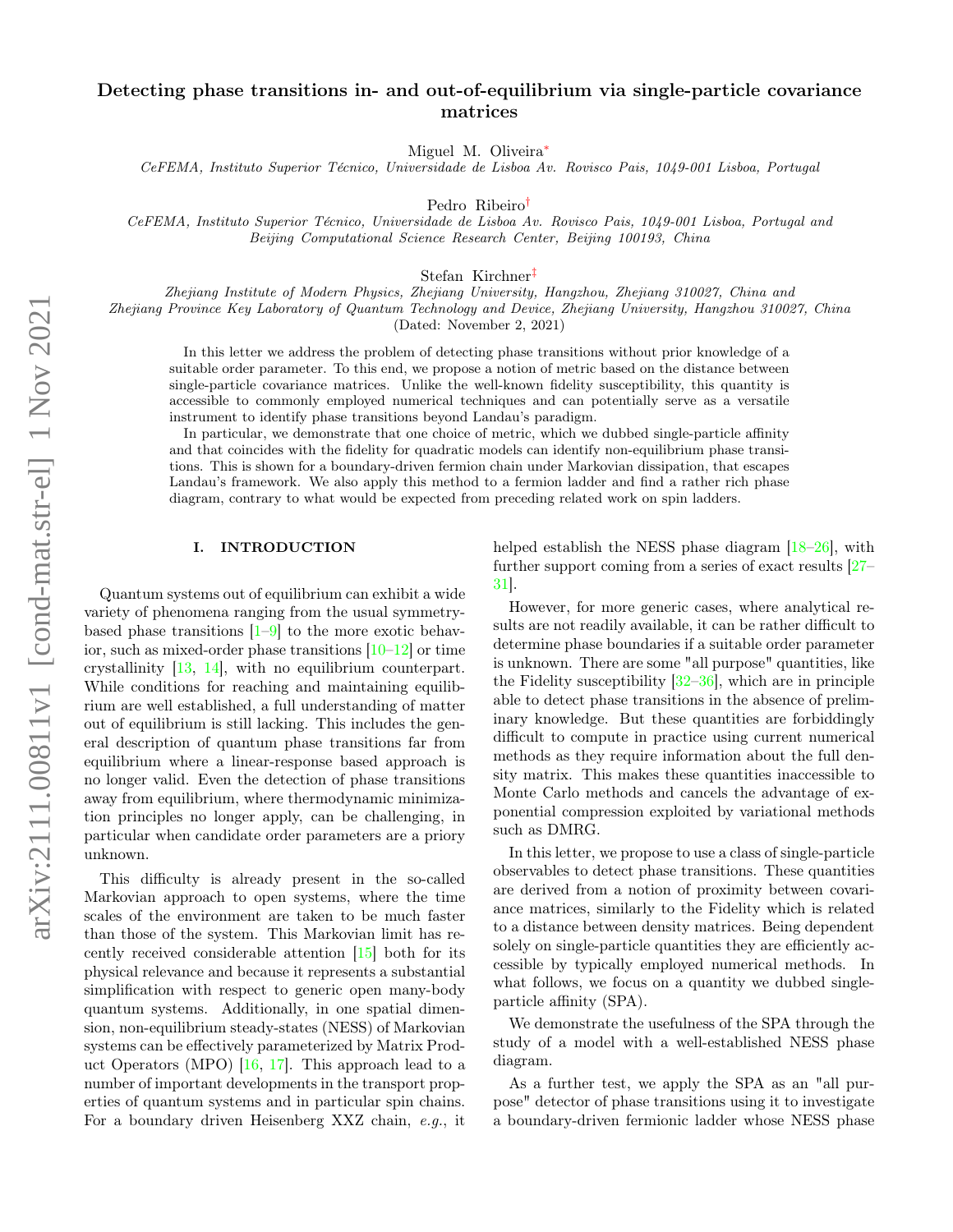diagram has not been reported so far. As it turns out, this phase diagram is rather rich, contrarily to naive expectations. Guided by the SPA result, we also confirm these findings through a careful analysis of the finite size scaling of the current.

Single-particle affinity.  $\overline{\phantom{a}}$  In order to assess the farfrom-equilibrium behavior of electronic matter, we note that for a fermionic system all single-particle observables can be obtained from the covariance matrix  $\Sigma = \langle C C^{\dagger} \rangle$ , where  $\boldsymbol{C} = \left(c_1, c_2, \cdots, c_1^{\dagger}, c_2^{\dagger}, \cdots\right)^T$  is a Nambu-vector. Here,  $\Sigma$  is Hermitian,  $\Sigma^{\dagger} = \Sigma$  and respects charge conjugation symmetry, *i.e.*,  $\Sigma = \tau_x (1 - \Sigma^T) \tau_x$ , with  $\tau_x$  being the x Pauli matrix acting in Nambu space.

It is well known that in equilibrium, the order parameter of, e.g., charge-, spin-density waves or superconducting phases is constructed from single-particle operators, which can even signal topological phase transitions for which a local order parameter cannot be defined. Even far-from-equilibrium, where a symmetry-breaking order parameter is often not available, the covariance matrix may still encode important information about phase changes in the non-equilibrium steady-state.

We explore the ability of the covariance matrix to identify phase transitions by studying a suitable measure of distance between covariance matrices  $D^2_{\mathcal{A}}(\mathbf{\Sigma}_1, \mathbf{\Sigma}_2)$  =  $2-2\sqrt{\mathcal{A}(\mathbf{\Sigma}_1,\mathbf{\Sigma}_2)}$  where  $\mathcal A$  is a quantity we will refer to as SPA

$$
\mathcal{A}(\mathbf{\Sigma}_1, \mathbf{\Sigma}_2) = \frac{\det\left[1 + \sqrt{(\mathbf{\Sigma}_1^{-1} - 1) (\mathbf{\Sigma}_2^{-1} - 1)}\right]}{\sqrt{\det\left[\mathbf{\Sigma}_1^{-1}\right] \det\left[\mathbf{\Sigma}_2^{-1}\right]}}.
$$
 (1)

 $D_A$  obeys all the properties of a metric, thus providing a sensible notion of affinity between two states (see [\[37\]](#page-5-5)-S1). For two quadratic density matrices A coincides with the fidelity F, i.e.,  $F(\rho_1, \rho_2)$  =  $\mathcal{A}(\Sigma_1, \Sigma_2)$ , where  $F(\rho_1, \rho_2) = (\text{Tr} \sqrt{\sqrt{\rho_1} \rho_2 \sqrt{\rho_1}})^2$  and  $\Sigma_i = \text{Tr} [C C^{\dagger} \rho_i]$  (see [\[37\]](#page-5-5)-S1). Therefore, in the quadratic case  $D_{\mathcal{A}}(\Sigma_1, \Sigma_2)$  reduces to the Bures distance  $D_{\mathcal{B}}^2(\rho_1, \rho_2) = 2 - 2\sqrt{F(\rho_1, \rho_2)}$  [\[38](#page-5-6)-41].

As the quantities entering  $\Sigma$  are, at least in principle, straightforwardly accessible in most numerical and approximation methods, detecting phase-transitions based on this quantity is of great practical purpose. This is in contrast to the fidelity whose numerical calculation, for an interacting system, is in general not feasible. Thus,  $D_A$  could serve as an efficient instrument to screen for phase changes in general models of NESS.

By construction, A reproduces previous results for non-interacting fermionic systems based on  $F$  [\[33\]](#page-5-8). We will demonstrate the usefulness of  $A$  for steady-state phase transitions of interacting systems. This is accomplished by studying a generalized linear response susceptibility associated with  $A$  and defined through

<span id="page-1-3"></span>
$$
\mathcal{A}[\Sigma(\lambda), \Sigma(\lambda + d\lambda)] = 1 - \sum_{i,j} \chi_{\mathcal{A}}^{i,j}(\lambda) \frac{d\lambda_i d\lambda_j}{2} + O(d\lambda^3),
$$
\n(2)

where  $\lambda$  parametrizes the non-equilibrium steady-state.

We consider two boundary-driven models with Markovian reservoirs that allow injection or removal of electrons (see Figs. 1-(a) and [3-](#page-3-0)(b)). The Markovian evolution is described by a Lindblad equation [\[42,](#page-5-9) [43\]](#page-5-10)

<span id="page-1-4"></span>
$$
\partial_t \rho = \mathcal{L}(\rho),\tag{3}
$$

where  $\rho$  is the density matrix of the system. The Lindblad operator  $\mathcal L$  is given by

<span id="page-1-0"></span>
$$
\mathcal{L}(\rho) = -i[H, \rho] + \sum_{\alpha} \left[ W_{\alpha}^{\dagger} \rho W_{\alpha} - \frac{1}{2} \left\{ W_{\alpha}^{\dagger} W_{\alpha}, \rho \right\} \right].
$$
 (4)

Here [] and {} denote commutator and anti-commutator respectively, while  $W_l$  are the so-called jump operators which encode the system-reservoir couplings. In Eq.  $(4)$ , the first term is responsible for the unitary part of the time evolution and the second describes driving and dissipation.

The first system we consider is the  $t - V$  model for spinless electrons on a chain, where we demonstrate that A reproduces the previously known phase diagram. The Hamiltonian of this  $t - V$  model is given by

<span id="page-1-1"></span>
$$
H = \sum_{\langle i,j \rangle} \left[ -t \, c_i^{\dagger} \, c_j + \frac{V}{2} \left( n_i - \frac{1}{2} \right) \left( n_j - \frac{1}{2} \right) \right],\tag{5}
$$

where  $c_i^{\dagger}, c_i$  are the creation and annihilation operators on site *i*,  $n_i = c_i^{\dagger} c_i$ , *t* is the hopping amplitude, set to unity in the following,  $V$  is a nearest-neighbour density-density interaction and  $L$  the length of the system. Here,  $i = 1, ..., L$ , and the nearest neighbour summation,  $\sum_{\langle i,j \rangle}$ , is restricted to  $j = i \pm 1$ , where open boundary conditions are assumed. The jump operators in this case are

<span id="page-1-2"></span>
$$
W_{l,-} = \sqrt{\Gamma_l \frac{1-\eta_l}{2}} c_l, \quad W_{l,+} = \sqrt{\Gamma_l \frac{1+\eta_l}{2}} c_l^{\dagger}, \quad (6)
$$

where  $l = 1, L$  labels the end points of the chain,  $\Gamma_l$  is the injection/removal rate for the  $l<sup>th</sup>$  reservoir and the bias  $\eta_l$  specifies the associated imbalance between particle injection and removal. Thus, the summation in  $Eq.(4)$  $Eq.(4)$  is performed over  $\alpha = (l, \pm)$ . In what follows we set  $\Gamma_l = 1$ and reduce the bias to a single parameter  $\eta_1 = -\eta_L = \eta$ . This system is equivalent to the boundary-driven XXZ chain studied in Refs. [\[18](#page-4-12)[–26,](#page-5-0) [29,](#page-5-11) [30\]](#page-5-12).

The steady-state phase diagram of the boundarydriven  $t - V$  chain, sketched in Fig[.1-](#page-2-0)(a), is reproduced in Fig[.1-](#page-2-0)(b). Fig.1-(c) shows the real space occupations,  $n_r = c_r^{\dagger} c_r$ . In the diffusive regime, away from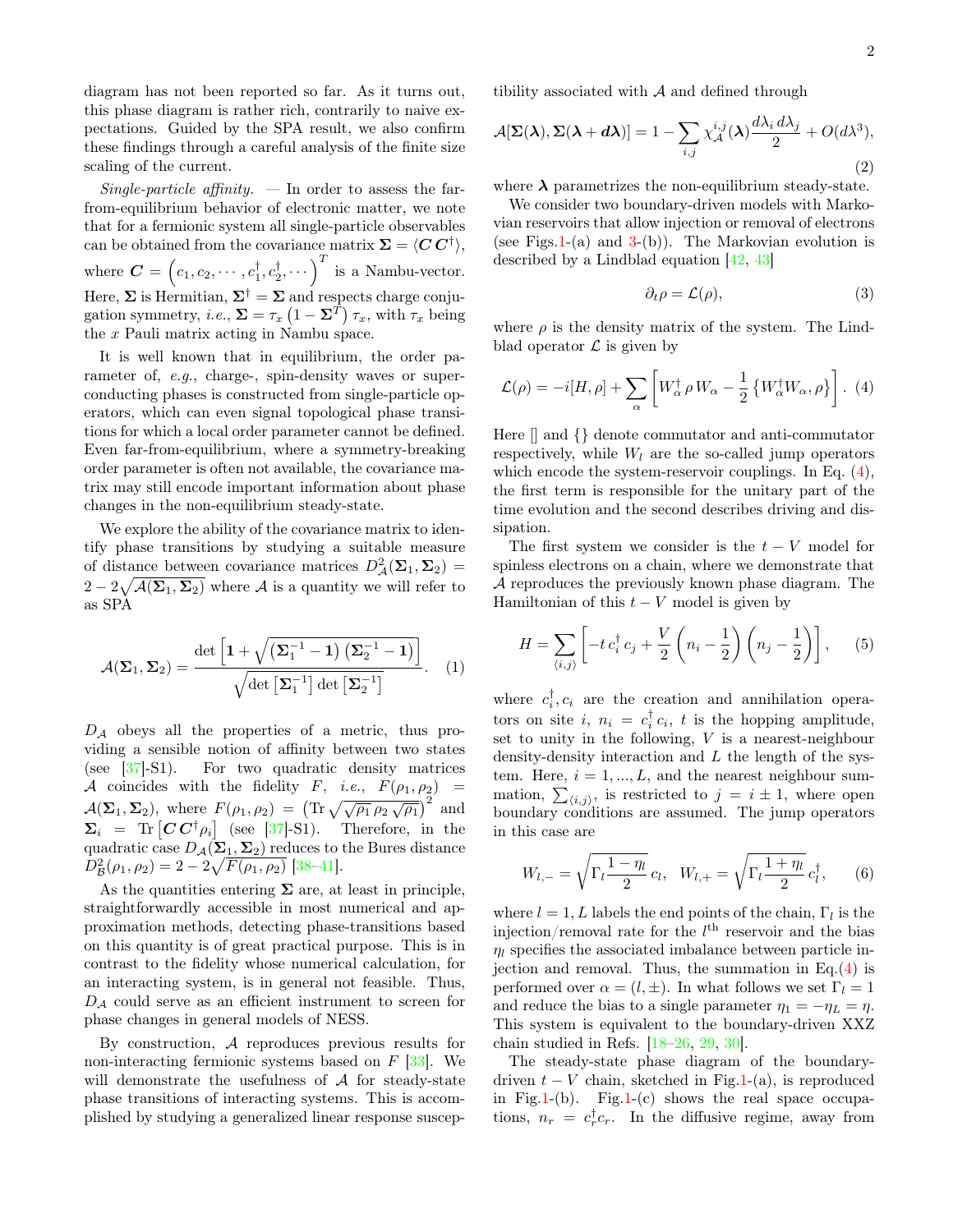

<span id="page-2-0"></span>FIG. 1. (a) Scheme of the fermion chain model. (b) Phase diagram of the model, showcasing a ballistic, diffusive and insulating regimes. (c) Comparison of the real space occupations between the ballistic phase at  $V = 1.0$  (continuous) and the diffusive at  $V = 4.0$  (dashed). (d) G as a function of V for different system sizes. The inset shows the current's dependence with  $L$  for the different regimes, with the dashed line being a guide for the eyes delineating the diffusive behavior. (e)  $\rho$  as a function of V for different system sizes. (c), (d) and (e) were obtained for  $\eta = 0.1$ .

the boundaries, the density profile is linear in  $r$ , *i.e.*,  $n_r - 1/2 \propto \eta(1/2 - r/L)$ . This is in contrast to the ballistic case where the density profile is position independent away from the leads  $[18–20]$  $[18–20]$ . The diffusion constant is then defined as  $J = -D(V, \eta) \frac{\partial n_r}{\partial r}$ , and becomes independent of  $\eta$  for small  $\eta$ .

Fig[.1-](#page-2-0)(d) (inset) depicts the dependence of the current  $J(L) = -it \langle c_i^{\dagger} c_{i+1} - \text{h.c.} \rangle$  on L in each of the phases: the ballistic phase, for  $V < V_c = 2$ , where  $J(L)$  is L independent; the diffusive regime where  $J(L) \propto L^{-1}$ ; and the insulating phase (not shown) for  $\eta = 1$  and  $V > V_c$ where  $J(L)$  vanishes exponentially with  $L$  [\[20\]](#page-5-13).

This leads us to the identification of suitable order parameters for the various regimes. In the ballistic phase, we make use of the L-independence of the current and take the conductance  $G = J/\eta$ , where  $\eta$  takes the place of the applied bias, as shown in Fig[.1-](#page-2-0)(d) (main panel). In the diffusive regime we define an effective non-linear resistivity constant as  $J = \eta/R$ , where  $R = \rho L$  is the induced resistance.  $\rho = \eta/(JL)$ , the resistivity, then serves as an order parameter. Fig[.1-](#page-2-0)(e) shows that  $\rho$  vanishes as  $L \to \infty$  for  $V < V_c$ .

The second case we consider is that of an interacting two-leg ladder whose NESS behavior has not been addressed before. The system is described by Eq. [\(5\)](#page-1-1), with  $i = (r, \tau)$ , where  $r = 1, ..., L$  labels the rungs and  $\tau = 1, 2$ 



<span id="page-2-1"></span>FIG. 2. Results obtained for the fermion chain model. (a), (b) Affinity susceptibility per degree of freedom as a function of the interaction V for different system sizes at  $\eta = 0.1$ , detecting the presence of the ballistic-diffusive transition. a) compares this with the fidelity susceptibility, which exhibits compatible behavior. (c) and (d) show the affinity susceptibility as a function of the bias  $\eta$  for  $V = 4$ , with (c) also comparing it with the fidelity susceptibility. Results for (a) and (c) were obtained with exact diagonalization using the perturbations  $\delta V = 0.01$  and  $\delta \eta = 0.01$  respectively, and (b) and (d) with MPS techniques using  $\delta V = 0.2$  and  $\delta \eta = 0.05$ .

the legs. The jump operators, located at the ends of the ladder, are given by Eq. [\(6\)](#page-1-2) with  $l = (r = 1, L; \tau = 1, 2)$ ,  $\eta_{(r=1,\tau=1,2)} = -\eta_{(r=L,\tau=1,2)} = \eta$  and  $\Gamma_{(r=1,L,\tau=1,2)} = 1$ .

Somewhat similar systems featuring spins on a ladder were studied by Žnidarič [\[44,](#page-5-14) [45\]](#page-5-15). The Hubbard model which can also be seen as a ladder system with the spin indexing the legs has been widely studied [\[46–](#page-5-16)[48\]](#page-5-17). It was found that, in contrast to the chain, the ballistic regime appears to be absent for locally coupled reservoirs under symmetric driving. Generic diffusive behaviour was also found for closed spin ladders in the linear-response regime using quantum typicality arguments [\[49\]](#page-5-18).

We analyse the steady-state properties of the models defined above using techniques for open systems based on Matrix Product States (MPS) which has been shown to yield reliable results for this class of boundary-driven problems [\[16,](#page-4-10) [17\]](#page-4-11). Starting in the infinite temperature state, we time evolve the system according to  $Eq.(4)$  $Eq.(4)$  using the t-DMRG algorithm [\[50\]](#page-5-19) until it reaches the steady state. Details of the implementation and convergence of the algorithm are provided in the supplemental material [\[37\]](#page-5-5)-S3, S4.

*Results.* — Fig.  $2-(a)$ , (b) show the SPA susceptibility,  $\chi_{\mathcal{A}}^{VV}$ , in Eq[.2](#page-1-3) for the well established ballistic-diffusive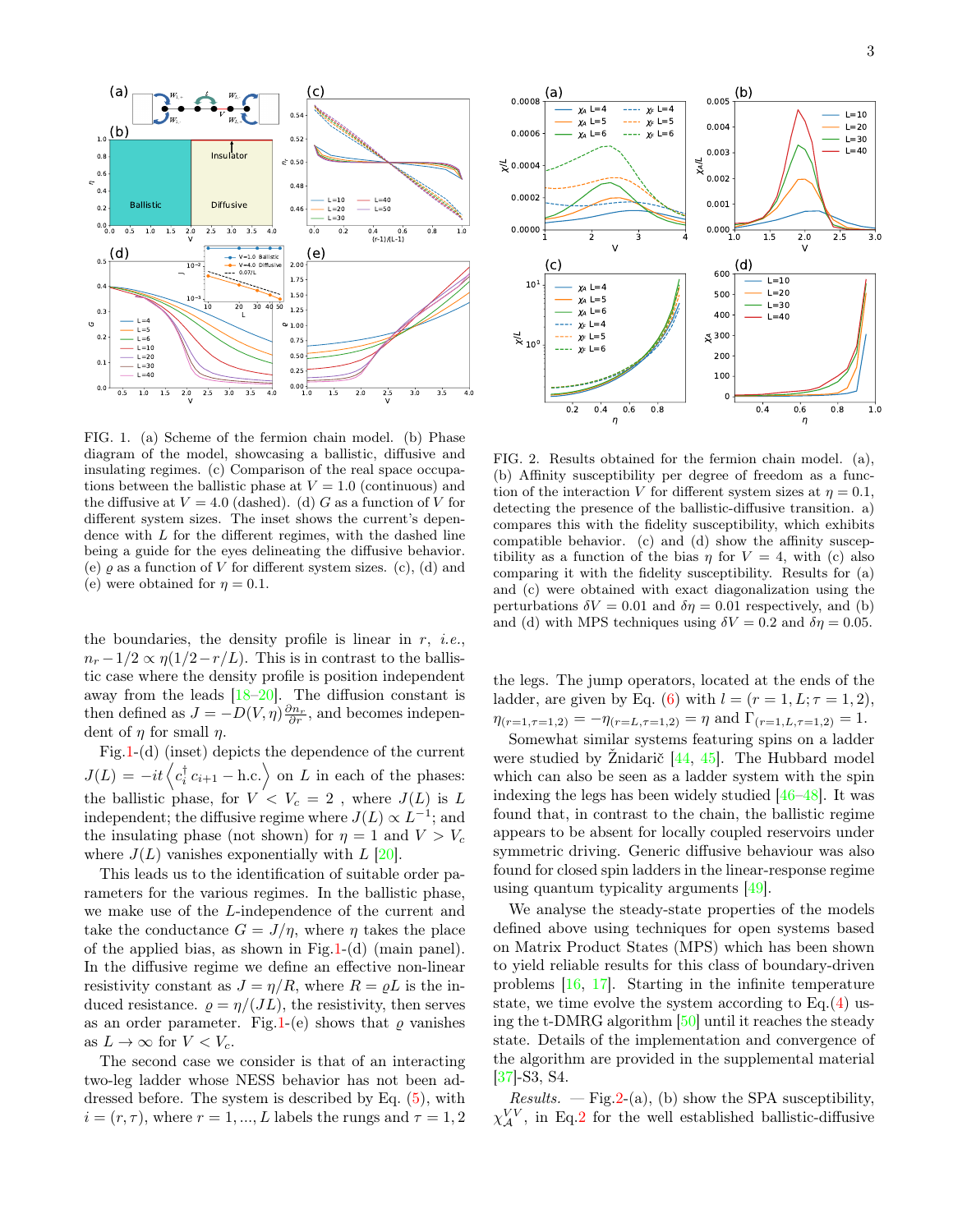

<span id="page-3-0"></span>FIG. 3. Results obtained for the fermion ladder model. (a) Affinity susceptibility per degree of freedom as a function of the interaction V for different system sizes at  $\eta = 0.1$ , detecting a transition from a ballistic to a diffusive phase, while crossing an intermediate super-diffusive regime.  $\delta V = 0.2$ was the perturbation considered. (b) Scheme of the fermion ladder model. (c) Affinity susceptibility as a function of the bias  $\eta$  for different system sizes at  $V = 3.0$ , with a perturbation of  $\delta \eta = 0.1$ . (d) Comparison of the L dependence of the current for the different regimes, with  $\eta = 0.05$ . The straight lines serve as guides to the eye for the power-law behavior of the diffusive and super-diffusive phases. (e) Comparison of the real space occupations between the ballistic phase at  $V = 0.05$  (continuous), the diffusive at  $V = 3.0$  (dashed) and the super-diffusive at  $V = 0.7$  (dotted), all for  $\eta = 0.05$ . For the super-diffusive case (dotted) we showed  $1 - n_r$  to avoid overlapping the curves.

transition of the chain model. Fig.  $2-(a)$  also depicts a comparison with the fidelity susceptibility,  $\chi_F^{VV}$ , for small systems sizes, obtained by exact diagonalization. Clearly  $\chi_F^{VV}$  signals the presence of a transition, at  $V_c$ , of the infinite system already at reduced system sizes and  $\chi_{\mathcal{A}}^{VV}$ tracks the behavior of  $\chi_F^{VV}$  near the transition.

For larger system sizes, the finite-size scaling analysis shown in Fig[.2-](#page-2-1)(b) confirms that  $\chi_{\mathcal{A}}^{VV}$  can be used to effectively detect the steady-state phase transition.

Fig[.2-](#page-2-1)(c) shows a similar comparison between  $\chi_F^{\eta\eta}$  and  $\chi_{\mathcal{A}}^{\eta\eta}$  showing that both quantities increase towards the  $\eta = 1$  critical line where the system is insulating, see Fig[.1.](#page-2-0) Fig[.2-](#page-2-1)(d) reaffirms this behavior for larger systems sizes. A similar increase of the  $\chi_{\mathcal{A}}^{\eta\eta}$  while approaching the  $\eta = 1$  line is also seen for  $V < V_c$ , which indicates that the nature of the  $\eta = 1$  ballistic state is also critical with respect to the  $\eta < 1$  phase (see [\[37\]](#page-5-5)-S2).

We now turn to a discussion of the boundary driven fermionic ladder, Fig[.3-](#page-3-0)(b).

Motivated by the results of Refs [\[44–](#page-5-14)[46\]](#page-5-16) one may ex-

pect that the phase diagram of this model would feature only diffusive behavior.

This expectation, however, is in sharp contrast to the behavior of the  $\chi_{\mathcal{A}}^{VV}$  vs. V, shown in Fig[.3-](#page-3-0)(a) for different L. As L increases, this quantity develops a two-peak structure hinting at the existence of two phase transitions, located at  $V_{c1}$  and  $V_{c2}$ , and a much richer phase diagram.

In what follows we investigate the properties of the different regimes which does demonstrate the predictive power of Σ. In Fig[.3-](#page-3-0)(d), we show J as a function of L. Surprisingly, in addition to the ballistic and diffusive phases for small and large V respectively, we find a superdiffusive regime at intermediate V for which  $J \propto L^{-\nu}$ , with  $0 < \nu < 1$ .

Fig[.3-](#page-3-0)(e) shows the density profiles for the three phases in one of the rows of the ladder. The profiles in the ballistic and diffusive regimes have a behaviour which is similar to the corresponding phases of the chain. For the super-diffusive phase, the density profile also seems to depend linearly in r near the middle of the system.

Similarly to what happens for the chain, the  $\eta = 1$ here is critical for all values of  $V$ , see Fig[.3-](#page-3-0)(c) for the diffusive regime and  $[37]$ -S2 for an additional value of V.

Fig[.4-](#page-4-13)(a) depicts the phase diagram calculated from the maxima of  $-\partial_V G$ , see Fig[.4-](#page-4-13)(d). We note that, although our results point to the existence of three distinct phases, we observe a small drift of the critical value of  $V_{c1}$  and  $V_{c2}$  with system size. At the present stage, we thus cannot completely rule out that in the infinite system limit the  $V_{c1} \rightarrow 0$ , *i.e.* ballistic transport only arises at  $V = 0$ , or even a more dramatic scenario where both  $V_{c1}, V_{c2} \rightarrow 0$  and only the diffusive phase is stable for finite  $V$ . Although unlikely, disproving these scenarios will require further studies.

Conclusion. — Identifying phases and phase transitions in systems beyond the Landau framework is a challenging task. This situation generically occurs in open quantum systems. We have provided an analysis based on the covariance matrix, which accounts for all single particle correlations, in two specific open quantum systems. Based on this analysis, we have proposed that the affinity susceptibility, and other measures of distance between the single particle correlations matrix, can be used to detect phase transitions where the order parameter is a priory unknown.

In contrast to the well known fidelity susceptibility, these quantities have the advantage of being easily available at a comparatively low computational cost for commonly employed numerical methods, such as Monte-Carlo and MPS techniques. They therefore provide a viable alternative to the fidelity susceptibility for interacting many-body systems where the computation of the fidelity is not feasible.

A remarkable feature of the affinity susceptibility is that in all the cases we studied it signals phase transi-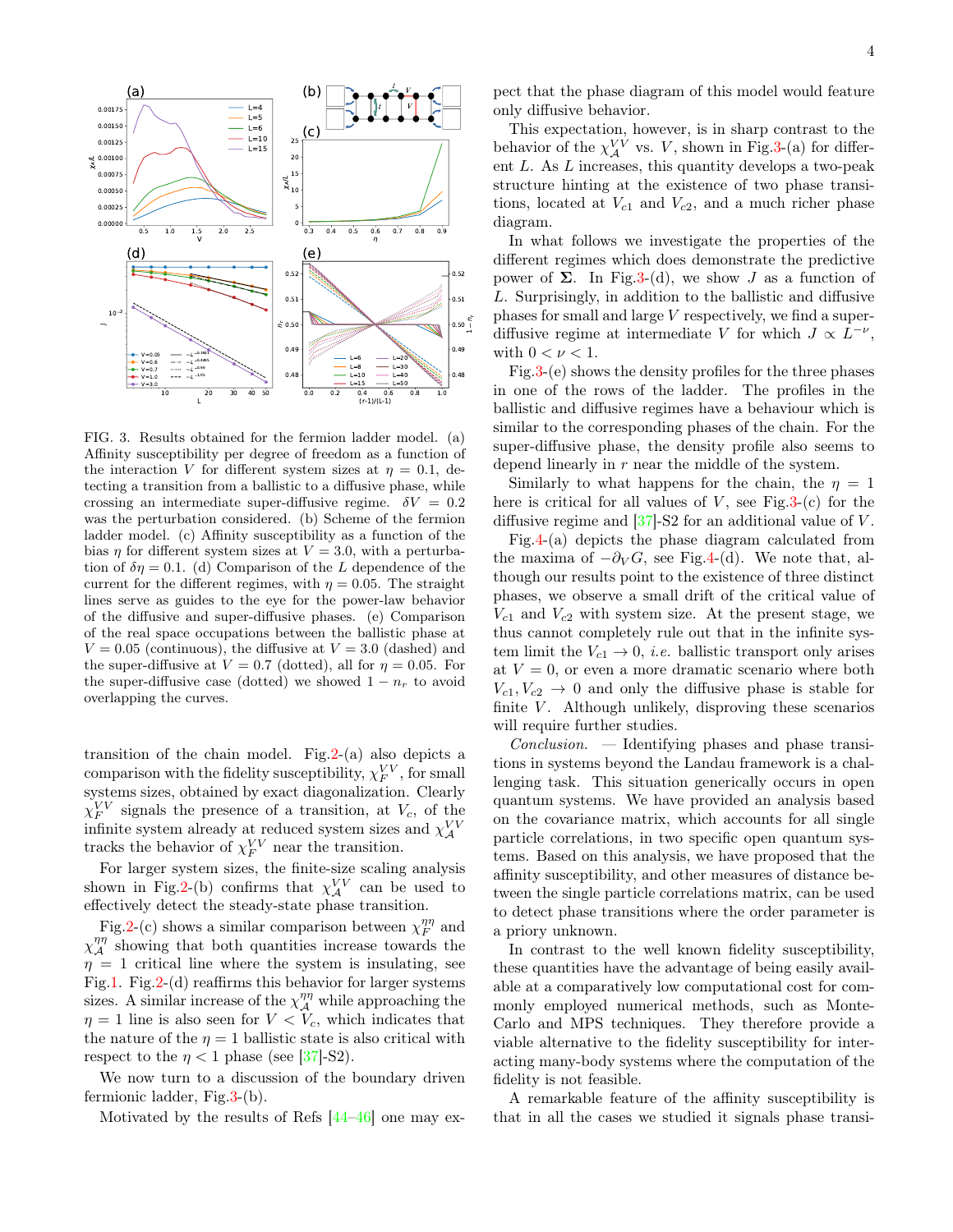

<span id="page-4-13"></span>FIG. 4. (a) Phase diagram of the fermion ladder model, showing the presence of ballistic (Ball), diffusive (Diff) and superdiffusive (S. Diff) regimes. For each value of  $\eta$ , boundary lines are based on the largest converged system size. The symbols give the location of the peaks in (d) for different system sizes showcasing the drift of  $V_{c1}$  and  $V_{c2}$ . (b), (c) and (d) showcase G,  $\varrho$  and  $-\frac{\partial G}{\partial V}$ , respectively, as a function of V for different system sizes, for  $\eta = 0.1$ . In (d) the derivative was obtained numerically using finite differences and the result smoothed with a low-pass filter to remove high-frequency noise.

tions already for comparatively small system sizes. However, it is worth to point out that, perhaps because it also encodes long-range correlations, a higher accuracy is required in the convergence of the MPO as compared to the local operators we studied, like current and density.

In conclusion, we have shown that the affinity susceptibility can be used in practice to identify phase transitions in two illustrative examples. For a boundary driven electronic chain we recovered the known phase diagram and showed that the fidelity susceptibility peaks at the phase transition even for relatively small sizes. For a boundary driven electronic ladder, we used the affinity susceptibility to uncover a non-trivial phase diagram that would naively not be expected based on previous results for spin ladders. This subsequently lead us to confirm the existence of two phase transitions using other signatures, such as the finite size scaling of the current and the spacial density profile.

We gratefully acknowledge Cheng Chen for useful discussions regarding the MPO implementation. Computations were performed on the Tianhe-2JK cluster at the Beijing Computational Science Research Center (CSRC), on the Baltasar-Sete-Sóis cluster, supported by V. Cardoso's H2020 ERC Consolidator Grant No. MaGRaTh-646597, computer assistance was provided by

CSRC and CENTRA/IST, and on the OBLIVION Supercomputer (based at the High Performance Computing Center - University of Évora) funded by the ENGAGE SKA Research Infrastructure (reference POCI-01-0145- FEDER-022217 - COMPETE 2020 and the Foundation for Science and Technology, Portugal) and by the Big-Data@UE project (reference ALT20-03-0246-FEDER-000033 - FEDER and the Alentejo 2020 Regional Operational Program). M. M. Oliveira acknowledges support by FCT through Grant No. SFRH/BD/137446/2018. MO and PR acknowledge support by FCT through Grant No. UID/CTM/04540/2019. S. K. acknowledges support by the National Key R&D Program of the MOST of China, Grant No. 2016YFA0300202 and the National Science Foundation of China, Grant No. 11774307.

- <span id="page-4-0"></span><sup>∗</sup> [miguel.m.oliveira@tecnico.ulisboa.pt](mailto:miguel.m.oliveira@tecnico.ulisboa.pt)
- <span id="page-4-1"></span>† [ribeiro.pedro@gmail.com](mailto:ribeiro.pedro@gmail.com)
- <span id="page-4-2"></span>‡ [stefan.kirchner@correlated-matter.com](mailto:stefan.kirchner@correlated-matter.com)
- <span id="page-4-3"></span>[1] S. Morrison and A. S. Parkins, [Phys. Rev. Lett.](http://dx.doi.org/10.1103/PhysRevLett.100.040403) **100**, [040403 \(2008\).](http://dx.doi.org/10.1103/PhysRevLett.100.040403)
- [2] M. Höning, M. Moos, and M. Fleischhauer, [Phys. Rev.](http://dx.doi.org/10.1103/PhysRevA.86.013606) A 86[, 013606 \(2012\).](http://dx.doi.org/10.1103/PhysRevA.86.013606)
- [3] T. E. Lee, C.-K. Chan, and S. F. Yelin, [Phys. Rev. A](http://dx.doi.org/10.1103/PhysRevA.90.052109) 90[, 052109 \(2014\).](http://dx.doi.org/10.1103/PhysRevA.90.052109)
- [4] S. Genway, W. Li, C. Ates, B. P. Lanyon, and I. Lesanovsky, [Phys. Rev. Lett.](http://dx.doi.org/ 10.1103/PhysRevLett.112.023603) 112, 023603 (2014).
- [5] D. Manzano and P. I. Hurtado, [Phys. Rev. B](http://dx.doi.org/10.1103/PhysRevB.90.125138) 90, 125138 [\(2014\).](http://dx.doi.org/10.1103/PhysRevB.90.125138)
- [6] H. Wilming, M. J. Kastoryano, A. H. Werner, and J. Eisert, [Journal of Mathematical Physics](http://dx.doi.org/10.1063/1.4978328) 58, 033302 (2017), [https://doi.org/10.1063/1.4978328.](http://arxiv.org/abs/https://doi.org/10.1063/1.4978328)
- [7] C. Sánchez Muñoz, B. Buča, J. Tindall, A. González-Tudela, D. Jaksch, and D. Porras, [Phys. Rev. A](http://dx.doi.org/10.1103/PhysRevA.100.042113) 100, [042113 \(2019\).](http://dx.doi.org/10.1103/PhysRevA.100.042113)
- [8] J. S. Ferreira and P. Ribeiro, [Phys. Rev. B](http://dx.doi.org/10.1103/PhysRevB.100.184422) 100, 184422 [\(2019\).](http://dx.doi.org/10.1103/PhysRevB.100.184422)
- <span id="page-4-4"></span>[9] J. Huber, P. Kirton, and P. Rabl, [SciPost Phys.](http://dx.doi.org/10.21468/SciPostPhys.10.2.045) 10, 45 [\(2021\).](http://dx.doi.org/10.21468/SciPostPhys.10.2.045)
- <span id="page-4-5"></span>[10] T. O. Puel, S. Chesi, S. Kirchner, and P. Ribeiro, [Phys.](http://dx.doi.org/10.1103/PhysRevLett.122.235701) Rev. Lett. 122[, 235701 \(2019\).](http://dx.doi.org/10.1103/PhysRevLett.122.235701)
- [11] J. Hannukainen and J. Larson, [Phys. Rev. A](http://dx.doi.org/10.1103/PhysRevA.98.042113) 98, 042113 [\(2018\).](http://dx.doi.org/10.1103/PhysRevA.98.042113)
- <span id="page-4-6"></span>[12] J. Huber, P. Kirton, and P. Rabl, [Phys. Rev. A](http://dx.doi.org/10.1103/PhysRevA.102.012219) 102. [012219 \(2020\).](http://dx.doi.org/10.1103/PhysRevA.102.012219)
- <span id="page-4-7"></span>[13] V. Khemani, A. Lazarides, R. Moessner, and S. L. Sondhi, [Phys. Rev. Lett.](http://dx.doi.org/10.1103/PhysRevLett.116.250401) 116, 250401 (2016).
- <span id="page-4-8"></span>[14] D. V. Else, B. Bauer, and C. Nayak, [Phys. Rev. Lett.](http://dx.doi.org/10.1103/PhysRevLett.117.090402) 117[, 090402 \(2016\).](http://dx.doi.org/10.1103/PhysRevLett.117.090402)
- <span id="page-4-9"></span>[15] G. T. Landi, D. Poletti, and G. Schaller, "Nonequilibrium boundary driven quantum systems: models, methods and properties," (2021), [arXiv:2104.14350](http://arxiv.org/abs/2104.14350) [\[quant-ph\].](http://arxiv.org/abs/2104.14350)
- <span id="page-4-10"></span>[16] M. Zwolak and G. Vidal, [Phys. Rev. Lett.](http://dx.doi.org/10.1103/PhysRevLett.93.207205) 93, 207205 [\(2004\).](http://dx.doi.org/10.1103/PhysRevLett.93.207205)
- <span id="page-4-11"></span>[17] F. Verstraete, J. J. García-Ripoll, and J. I. Cirac, [Phys.](http://dx.doi.org/10.1103/PhysRevLett.93.207204) Rev. Lett. 93[, 207204 \(2004\).](http://dx.doi.org/10.1103/PhysRevLett.93.207204)
- <span id="page-4-12"></span>[18] T. Prosen and M. Žnidarič, [Journal of Statistical Me-](http://dx.doi.org/10.1088/1742-5468/2009/02/p02035)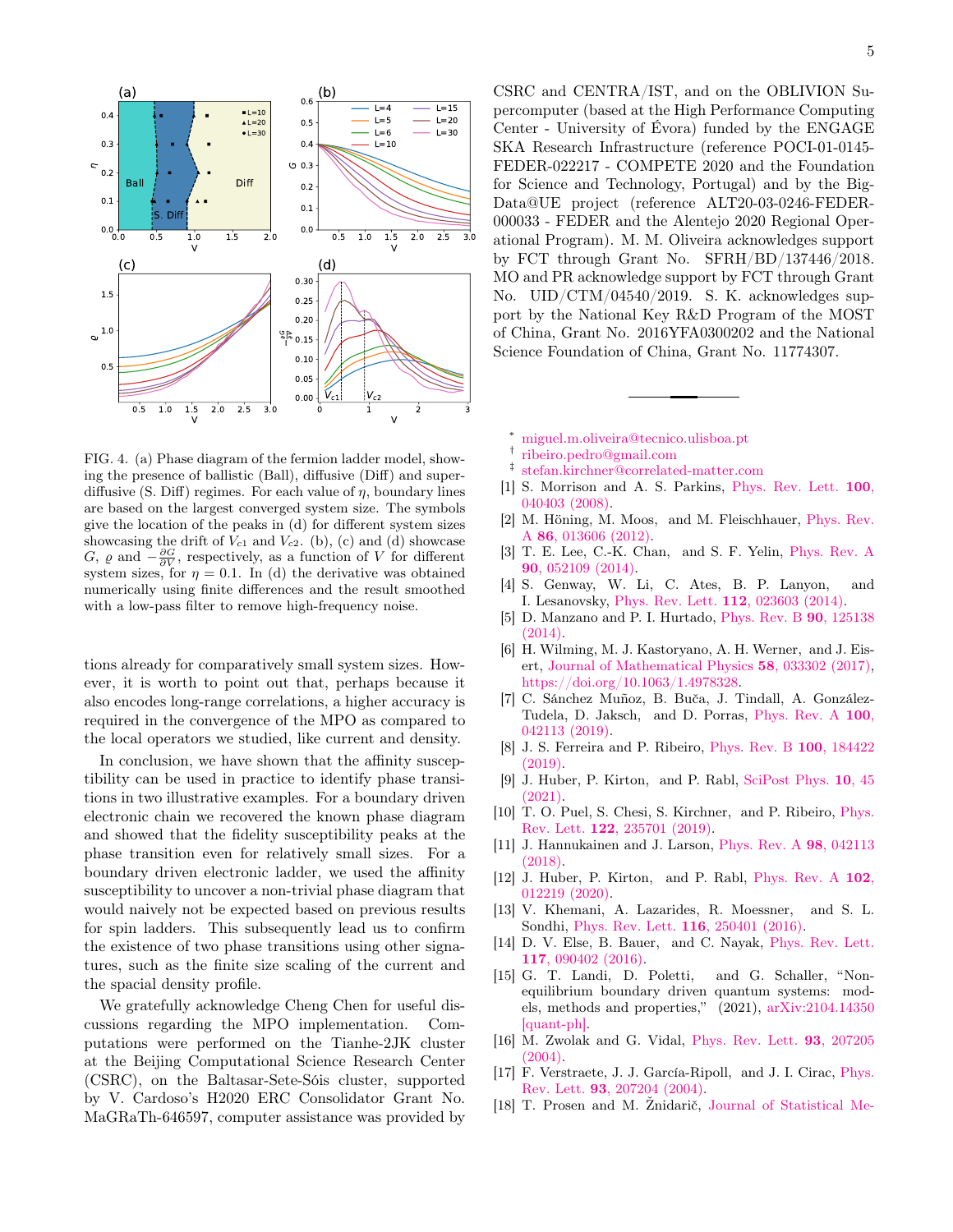[chanics: Theory and Experiment](http://dx.doi.org/10.1088/1742-5468/2009/02/p02035) 2009, P02035 (2009).

- [19] G. Benenti, G. Casati, T. Prosen, and D. Rossini, [EPL](http://dx.doi.org/ 10.1209/0295-5075/85/37001) [\(Europhysics Letters\)](http://dx.doi.org/ 10.1209/0295-5075/85/37001) 85, 37001 (2009).
- <span id="page-5-13"></span>[20] G. Benenti, G. Casati, T. c. v. Prosen, D. Rossini, and M. Žnidarič, Phys. Rev. B 80[, 035110 \(2009\).](http://dx.doi.org/ 10.1103/PhysRevB.80.035110)
- [21] M. Žnidarič, [New Journal of Physics](http://dx.doi.org/10.1088/1367-2630/12/4/043001) 12, 043001 (2010).
- [22] T. c. v. Prosen and M. Žnidarič, [Phys. Rev. Lett.](http://dx.doi.org/ 10.1103/PhysRevLett.105.060603) 105, [060603 \(2010\).](http://dx.doi.org/ 10.1103/PhysRevLett.105.060603)
- [23] M. Žnidarič, [Phys. Rev. Lett.](http://dx.doi.org/10.1103/PhysRevLett.106.220601) 106, 220601 (2011).
- [24] M. Žnidarič, [Journal of Statistical Mechanics: Theory](http://dx.doi.org/10.1088/1742-5468/2011/12/p12008) [and Experiment](http://dx.doi.org/10.1088/1742-5468/2011/12/p12008) 2011, P12008 (2011).
- [25] J. J. Mendoza-Arenas, T. Grujic, D. Jaksch, and S. R. Clark, Phys. Rev. B 87[, 235130 \(2013\).](http://dx.doi.org/10.1103/PhysRevB.87.235130)
- <span id="page-5-0"></span>[26] J. J. Mendoza-Arenas, S. Al-Assam, S. R. Clark, and D. Jaksch, [Journal of Statistical Mechanics: Theory and](http://dx.doi.org/10.1088/1742-5468/2013/07/p07007) Experiment 2013[, P07007 \(2013\).](http://dx.doi.org/10.1088/1742-5468/2013/07/p07007)
- <span id="page-5-1"></span>[27] M. Žnidarič, [Journal of Statistical Mechanics: Theory](http://dx.doi.org/10.1088/1742-5468/2010/05/l05002) [and Experiment](http://dx.doi.org/10.1088/1742-5468/2010/05/l05002) 2010, L05002 (2010).
- [28] M. Žnidarič, Phys. Rev. E 83[, 011108 \(2011\).](http://dx.doi.org/10.1103/PhysRevE.83.011108)
- <span id="page-5-11"></span>[29] T. Prosen, [Phys. Rev. Lett.](http://dx.doi.org/10.1103/PhysRevLett.106.217206) 106, 217206 (2011).
- <span id="page-5-12"></span>[30] T. Prosen, [Phys. Rev. Lett.](http://dx.doi.org/10.1103/PhysRevLett.107.137201) 107, 137201 (2011).
- <span id="page-5-2"></span>[31] T. Prosen, [Journal of Physics A: Mathematical and The](http://dx.doi.org/10.1088/1751-8113/48/37/373001)oretical 48[, 373001 \(2015\).](http://dx.doi.org/10.1088/1751-8113/48/37/373001)
- <span id="page-5-3"></span>[32] P. Zanardi, H. T. Quan, X. Wang, and C. P. Sun, [Phys.](http://dx.doi.org/ 10.1103/PhysRevA.75.032109) Rev. A 75[, 032109 \(2007\).](http://dx.doi.org/ 10.1103/PhysRevA.75.032109)
- <span id="page-5-8"></span>[33] P. Zanardi, L. Campos Venuti, and P. Giorda, [Phys.](http://dx.doi.org/10.1103/PhysRevA.76.062318) Rev. A 76[, 062318 \(2007\).](http://dx.doi.org/10.1103/PhysRevA.76.062318)
- [34] M. Cozzini, R. Ionicioiu, and P. Zanardi, [Phys. Rev. B](http://dx.doi.org/10.1103/PhysRevB.76.104420) 76[, 104420 \(2007\).](http://dx.doi.org/10.1103/PhysRevB.76.104420)
- <span id="page-5-20"></span>[35] D. Rossini and E. Vicari, Phys. Rev. E 98[, 062137 \(2018\).](http://dx.doi.org/10.1103/PhysRevE.98.062137)
- <span id="page-5-4"></span>[36] B. Mera, C. Vlachou, N. Paunković, V. R. Vieira, and O. Viyuela, Phys. Rev. B 97[, 094110 \(2018\).](http://dx.doi.org/ 10.1103/PhysRevB.97.094110)
- <span id="page-5-5"></span>[37] See Supplemental Material.
- <span id="page-5-6"></span>[38] D. Bures, [Trans. Amer. Math. Soc.](http://dx.doi.org/10.2307/1995012) **135**, 199 (1969).
- [39] A. Uhlmann, [Reports on Mathematical Physics](http://dx.doi.org/https://doi.org/10.1016/0034-4877(76)90060-4) 9, 273 [\(1976\).](http://dx.doi.org/https://doi.org/10.1016/0034-4877(76)90060-4)
- <span id="page-5-22"></span>[40] R. Jozsa, [Journal of Modern Optics](http://dx.doi.org/10.1080/09500349414552171) 41, 2315 (1994), [https://doi.org/10.1080/09500349414552171.](http://arxiv.org/abs/https://doi.org/10.1080/09500349414552171)
- <span id="page-5-7"></span>[41] A. Uhlmann, [Reports on Mathematical Physics](http://dx.doi.org/https://doi.org/10.1016/0034-4877(96)83640-8) 36, 461 [\(1995\),](http://dx.doi.org/https://doi.org/10.1016/0034-4877(96)83640-8) proceedings of the XXVI Symposium on Mathematical Physics.
- <span id="page-5-9"></span>[42] H.-P. Breuer and F. Petruccione, The theory of open quantum systems (Oxford University Press, 2002).
- <span id="page-5-10"></span>[43] C. Gardiner and P. Zoller, *Quantum noise: A Handbook* of Markovian and Non-Markovian Quantum Stochastic Methods with Applications to Quantum Optics, 2nd ed., Springer series in synergetics (Springer, 2000).
- <span id="page-5-14"></span>[44] M. Žnidarič, [Phys. Rev. Lett.](http://dx.doi.org/10.1103/PhysRevLett.110.070602) 110, 070602 (2013).
- <span id="page-5-15"></span>[45] M. Žnidarič, Phys. Rev. B 88[, 205135 \(2013\).](http://dx.doi.org/10.1103/PhysRevB.88.205135)
- <span id="page-5-16"></span>[46] T. Prosen and M. Žnidarič, [Phys. Rev. B](http://dx.doi.org/10.1103/PhysRevB.86.125118) 86, 125118 [\(2012\).](http://dx.doi.org/10.1103/PhysRevB.86.125118)
- [47] T. Prosen, [Phys. Rev. Lett.](http://dx.doi.org/10.1103/PhysRevLett.112.030603) **112**, 030603 (2014).
- <span id="page-5-17"></span>[48] V. Popkov and T. c. v. Prosen, [Phys. Rev. Lett.](http://dx.doi.org/10.1103/PhysRevLett.114.127201)  $114$ , [127201 \(2015\).](http://dx.doi.org/10.1103/PhysRevLett.114.127201)
- <span id="page-5-18"></span>[49] R. Steinigeweg, F. Heidrich-Meisner, J. Gemmer, K. Michielsen, and H. De Raedt, [Phys. Rev. B](http://dx.doi.org/10.1103/PhysRevB.90.094417) 90, [094417 \(2014\).](http://dx.doi.org/10.1103/PhysRevB.90.094417)
- <span id="page-5-19"></span>[50] A. J. Daley, C. Kollath, U. Schollwöck, and G. Vidal, [Journal of Statistical Mechanics: Theory and Experi](http://dx.doi.org/10.1088/1742-5468/2004/04/p04005)ment 2004[, P04005 \(2004\).](http://dx.doi.org/10.1088/1742-5468/2004/04/p04005)
- <span id="page-5-21"></span>[51] I. Bengtsson and K. Życzkowski, Geometry of Quantum States an Introduction to Quantum Entanglement, 2nd ed. (Cambridge University Press, 2017).
- <span id="page-5-23"></span>[52] T. Kailath, [IEEE Transactions on Communication Tech-](http://dx.doi.org/10.1109/TCOM.1967.1089532)

nology 15[, 52 \(1967\).](http://dx.doi.org/10.1109/TCOM.1967.1089532)

- <span id="page-5-24"></span>[53] D. Dowson and B. Landau, [Journal of Multivariate Anal](http://dx.doi.org/https://doi.org/10.1016/0047-259X(82)90077-X)ysis 12[, 450 \(1982\).](http://dx.doi.org/https://doi.org/10.1016/0047-259X(82)90077-X)
- <span id="page-5-25"></span>[54] I. L. C. Michael A. Nielsen, Quantum Computation and Quantum Information: 10th Anniversary Edition, 10th ed. (Cambridge University Press, 2011).
- <span id="page-5-26"></span>[55] A. H. Werner, D. Jaschke, P. Silvi, M. Kliesch, T. Calarco, J. Eisert, and S. Montangero, [Phys. Rev.](http://dx.doi.org/ 10.1103/PhysRevLett.116.237201) Lett. 116[, 237201 \(2016\).](http://dx.doi.org/ 10.1103/PhysRevLett.116.237201)
- <span id="page-5-27"></span>[56] V. V. Albert, B. Bradlyn, M. Fraas, and L. Jiang, [Phys.](http://dx.doi.org/ 10.1103/PhysRevX.6.041031) Rev. X 6[, 041031 \(2016\).](http://dx.doi.org/ 10.1103/PhysRevX.6.041031)
- <span id="page-5-28"></span>[57] G. Vidal, [Phys. Rev. Lett.](http://dx.doi.org/10.1103/PhysRevLett.93.040502) **93**, 040502 (2004).
- <span id="page-5-29"></span>[58] T. Prosen and I. Pižorn, [Journal of Physics A: Mathe](http://dx.doi.org/10.1088/0305-4470/39/20/021)[matical and General](http://dx.doi.org/10.1088/0305-4470/39/20/021) 39, 5957 (2006).
- <span id="page-5-30"></span>[59] M. Fishman, S. R. White, and E. M. Stoudenmire, "The ITensor software library for tensor network calculations," (2020), [arXiv:2007.14822.](http://arxiv.org/abs/2007.14822)
- <span id="page-5-31"></span>[60] J. S. Ferreira and M. Filippone, [Phys. Rev. B](http://dx.doi.org/10.1103/PhysRevB.102.184304) 102, 184304 [\(2020\).](http://dx.doi.org/10.1103/PhysRevB.102.184304)
- <span id="page-5-32"></span>[61] P. Jordan and E. Wigner, [Zeitschrift für Physik](http://dx.doi.org/10.1007/BF01331938) 47, 631 [\(1928\).](http://dx.doi.org/10.1007/BF01331938)
- <span id="page-5-33"></span>[62] E. Lieb, T. Schultz, and D. Mattis, [Annals of Physics](http://dx.doi.org/https://doi.org/10.1016/0003-4916(61)90115-4) 16[, 407 \(1961\).](http://dx.doi.org/https://doi.org/10.1016/0003-4916(61)90115-4)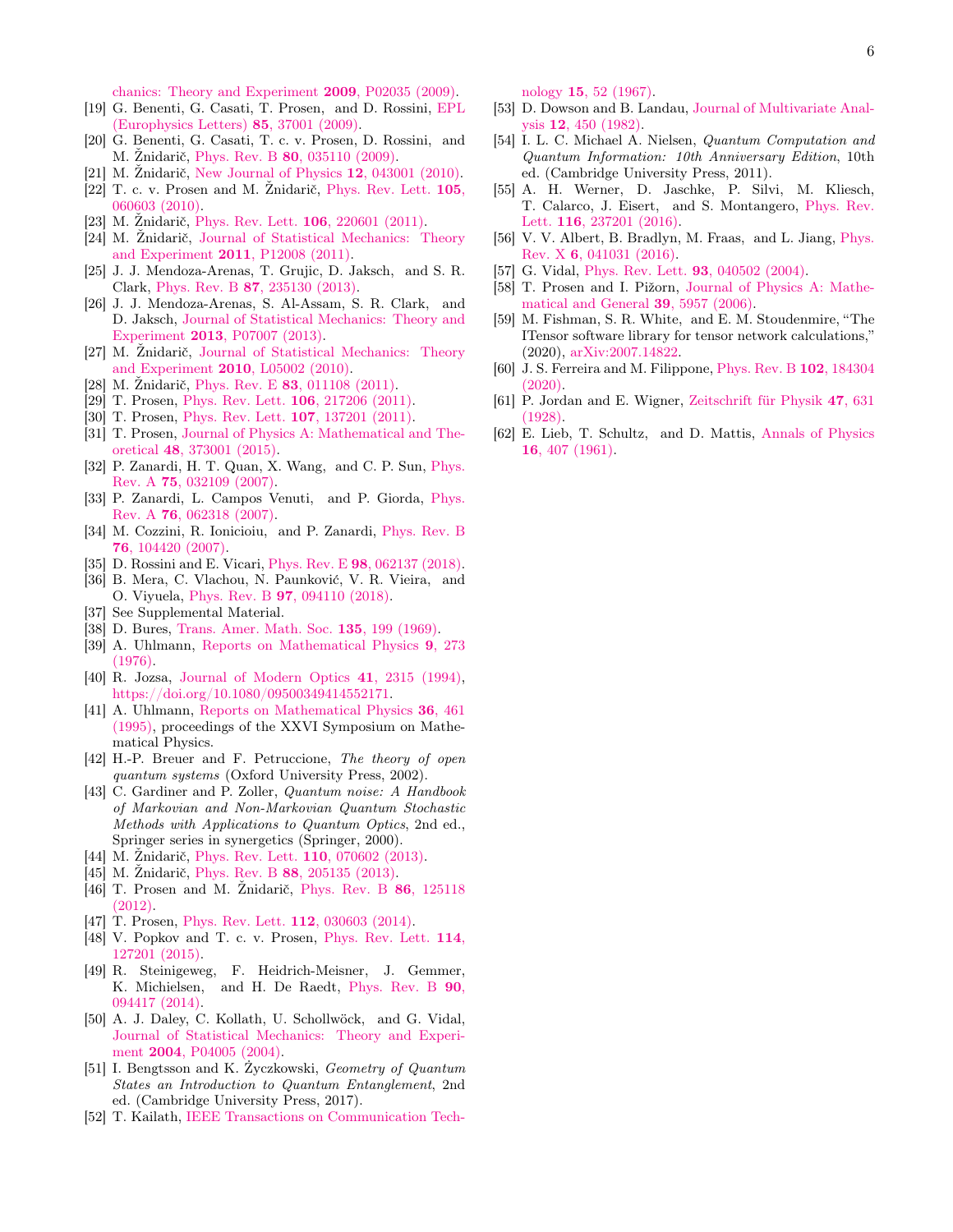# $-$  Supplemental Material  $-$

# Single-Particle Affinity - a means for detecting Non-equilibrium phase transitions

Miguel M. Oliveira $^{(a)},$  Pedro Ribeiro $^{(a,b)},$  and Stefan Kirchner $^{(c,d)}$ 

(a)CeFEMA, Instituto Superior Técnico, Universidade de Lisboa Av. Rovisco Pais, 1049-001 Lisboa, Portugal (b)Beijing Computational Science Research Center, Beijing 100193, China

 $\alpha$ <sup>(c)</sup>Zhejiang Institute of Modern Physics, Zhejiang University, Hangzhou, Zhejiang 310027, China

 $^{(d)}$ Zhejiang Province Key Laboratory of Quantum Technology and Device, Zhejiang University, Hangzhou 310027,

China

Summary: Below we provide additional technical details and further numerical results supplementing the conclusions from the main text.

## S1. PROPERTIES OF SINGLE-PARTICLE AFFINITY

In this section we present some details regarding how the single-particle affinity is numerically evaluated and show some of its properties. In particular, we demonstrate that the affinity coincides with the mixed-state fidelity for the case of quadratic systems. This allows us to show it satisfies the required properties of a distance between covariance matrices. Finally, we also show that the results in the main text are not tied to the affinity, and should hold for other notions of distance between covariance matrices.

#### S1.1. Details about the numerical evaluation

The affinity susceptibility is defined in terms of the expansion of the affinity, shown in eq. $(2)$ . Defining  $\mathcal{A}(\delta) = \mathcal{A}[\Sigma(V), \Sigma(V+\delta)],$  we can write [\[35,](#page-5-20) [36\]](#page-5-4)

$$
\chi_{VV}(\delta) = -\lim_{\delta \to 0} \frac{\mathcal{A}(\delta) + \mathcal{A}(-\delta) - 2\mathcal{A}(0)}{\delta^2}.
$$
 (S1)

We evaluate this quantity numerically by fixing the value of the perturbation  $\delta$  to be small and consider states at points V,  $V + \delta$  and  $V - \delta$ . Note that, since  $\Sigma$  is obtained up to finite numerical precision, the value of  $\delta$  has to be taken sufficiently large to ensure that the difference between the two covariance matrices is much larger than that precision.

### S1.2. Relation with fidelity for free fermions

For quadratic systems the density operator is given by a Gaussian

$$
\rho = \frac{1}{Z} e^{-\frac{1}{2} \mathbf{C}^{\dagger} \mathbf{\Omega} \mathbf{C}} \quad , \tag{S2}
$$

where  $\mathbf{C} = \left(c_1, \cdots, c_L, c_1^{\dagger}, \cdots, c_L^{\dagger}\right)^T$  and  $\mathbf{\Omega}$  is a Hermitian matrix with the particle-hole symmetric structure

$$
\Omega = \begin{pmatrix} \mathbf{h} & \mathbf{\Delta} \\ \mathbf{\Delta}^{\dagger} & -\mathbf{h}^T \end{pmatrix} . \tag{S3}
$$

Each of its blocks is a  $L \times L$  matrix, with  $\mathbf{h} = \mathbf{h}^{\dagger}$  and  $\Delta^T = -\Delta$ . For thermal states  $\Omega$  can be seen as the Hamiltonian divided by temperature.  $Z$  is the partition function, which for quadratic models can be written in a simple form

$$
Z = \text{Tr}\left[e^{-\frac{1}{2}\mathbf{C}^{\dagger}\,\mathbf{\Omega}\,\mathbf{C}}\right] = \sqrt{\det\left[\mathbf{1} + e^{-\mathbf{\Omega}}\right]} \quad . \tag{S4}
$$

The covariance matrix also acquires a simple form:

$$
\Sigma = \frac{1}{Z} \text{Tr} \left[ e^{-\frac{1}{2} \mathbf{C}^\dagger} \mathbf{\Omega} \mathbf{C} \mathbf{C}^\dagger \right] = \left[ \mathbf{1} + e^{-\mathbf{\Omega}} \right]^{-1} \quad . \quad (S5)
$$

From the definition of the fidelity

$$
F(\rho_1, \rho_2) = \left(\text{Tr}\sqrt{\sqrt{\rho_1}\,\rho_2\,\sqrt{\rho_1}}\right)^2 \quad , \quad (S6)
$$

and using the identity

$$
e^{-\frac{1}{2}\mathbf{C}^{\dagger}\,\Omega_{1}\,\mathbf{C}}\,e^{-\frac{1}{2}\mathbf{C}^{\dagger}\,\Omega_{2}\,\mathbf{C}} = e^{-\frac{1}{2}\mathbf{C}^{\dagger}\,\tilde{\Omega}\,\mathbf{C}}\quad ,\tag{S7}
$$

where  $\tilde{\Omega}$  is defined as  $e^{-\tilde{\Omega}} = e^{-\Omega_1} e^{-\Omega_2}$ , we can write

<span id="page-6-0"></span>
$$
F(\rho_1, \rho_2) = (\text{Tr }\sqrt{\rho_1 \rho_2})^2
$$
  
=  $\frac{1}{Z_1 Z_2} \left( \text{Tr }\sqrt{e^{-\frac{1}{2}C^{\dagger} \Omega_1 C} e^{-\frac{1}{2}C^{\dagger} \Omega_2 C}} \right)^2$   
=  $\frac{1}{Z_1 Z_2} \left( \text{Tr }\sqrt{e^{-\frac{1}{2}C^{\dagger} \Omega C}} \right)^2$   
=  $\frac{1}{Z_1 Z_2} \left( \text{Tr }e^{-\frac{1}{4}C^{\dagger} \Omega C} \right)^2$   
=  $\frac{1}{Z_1 Z_2} \det \left[ 1 + e^{-\frac{1}{2} \Omega} \right]$   
=  $\frac{1}{Z_1 Z_2} \det \left[ 1 + \sqrt{e^{-\Omega_1} e^{-\Omega_2}} \right]$   
=  $\frac{\det \left[ 1 + \sqrt{(\Sigma_1^{-1} - 1) (\Sigma_2^{-1} - 1)} \right]}{\sqrt{\det [\Sigma_1^{-1}] \det [\Sigma_2^{-1}]}}$  (S8)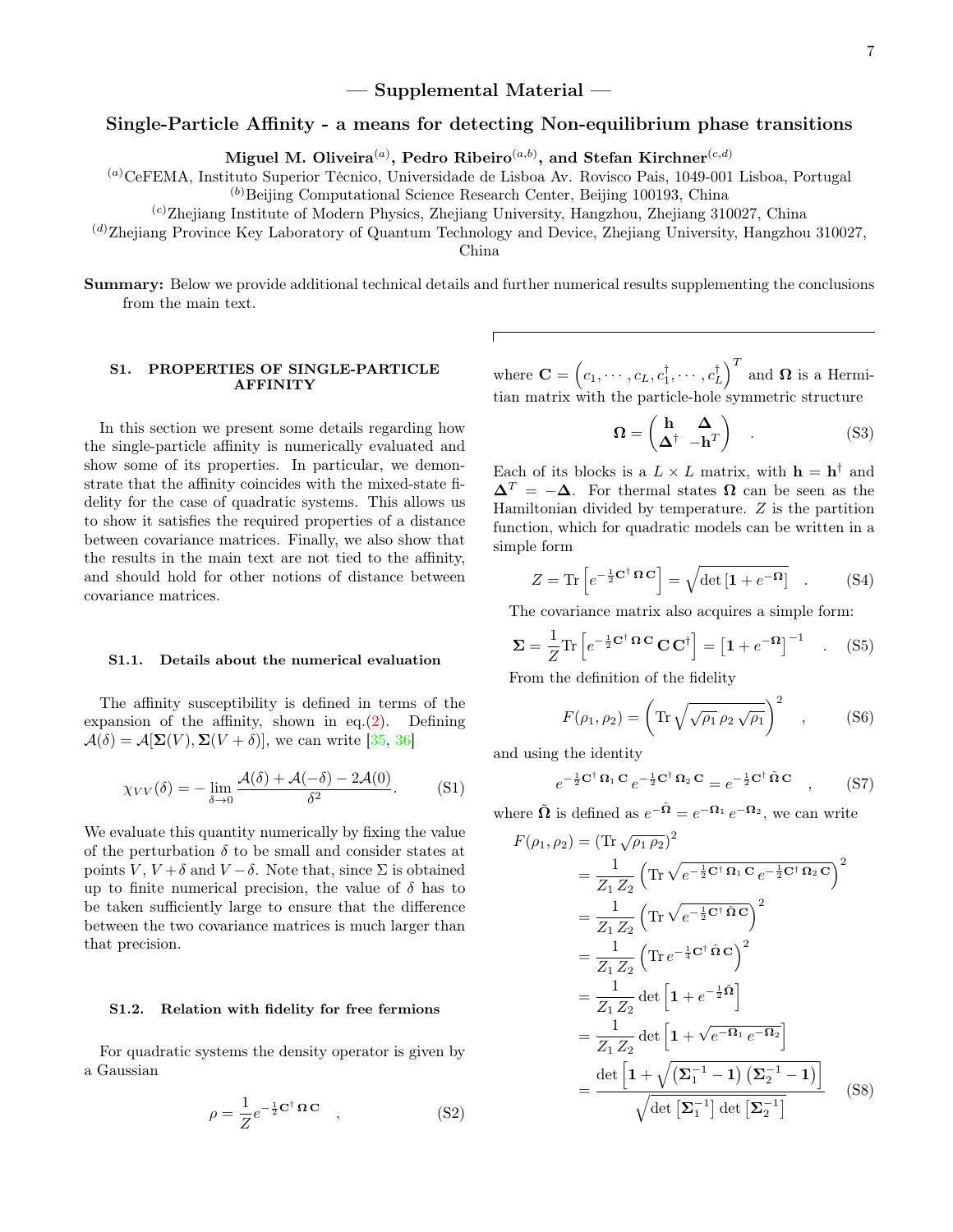where  $\Sigma_i$  is the covariance matrix corresponding to  $\rho_i$ .

Note that in Eq.  $(S8)$  we assume that we can invert the covariance matrices. Nevertheless, the expression still has a well defined value in the limit where  $\Sigma_i$  is not invertible.

In this work we extend the applicability of eq. [\(S8\)](#page-6-0) beyond free systems. This quantity, and others that only depend on the covariance matrix, could in principle be replicated by a system with a quadratic Hamiltonian.

# S1.3. Notion of distance for the single-particle affinity

A metric is a function  $d: X \times X \to [0, \infty]$  that provides a distance between two members of some set X. It has to obey the following properties for all  $x, y, z \in X[51]$  $x, y, z \in X[51]$ :

- $d(x, y) = 0 \Leftrightarrow x = y$  identity of indiscernibles
- $d(x, y) = d(y, x)$  symmetry
- $d(x, y) \leq d(x, z) + d(z, y)$  triangle inequality.

The fidelity does not actually constitute a metric between density operators, but it can be related to other quantities that do: the Bures distance  $D^2_{\mathcal{B}}(\rho_1,\rho_2)$  =  $2-2\sqrt{F(\rho_1,\rho_2)}$  [38-[40\]](#page-5-22) and the Bures angle  $D_{\alpha}$  =  $\arccos \sqrt{F(\rho_1, \rho_2)}$  [\[41\]](#page-5-7). In the previous section we showed how the single-particle affinity corresponds to the fidelity for quadratic systems. By continuation, it follows that it can be related to a notion of distance between states.

#### S1.4. Other notions of distance

In the main text we focused on the single-particle affinity and its susceptibility to detect out-of-equilibrium phase transitions. To emphasize that the quantity that contains the relevant information is the covariance matrix, we perform here a similar analysis using different notions of distance and verify that the results agree qualitatively with those in the main text.

Consider the Bhattacharyya distance [\[52\]](#page-5-23) between classical probability distributions  $d_{\text{Bhattacharyya}}(p,q) =$  $-\log \int \sqrt{p(x) q(x)} dx$ . When evaluated on Gaussian distributions with zero mean, the Bhattacharyya distance writes

$$
d_{\text{Bhattacharyya}}(p,q) = \frac{1}{2} \log \left( \frac{\det \frac{C_q + C_p}{2}}{\sqrt{\det C_q \det C_p}} \right), \quad (S9)
$$

in terms of the covariance matrices  $C_p$  and  $C_q$ . This expression induces a distance between real covariant matrices. Its generalisation to Hermitian matrices yields

$$
d_{\text{Bhattacharyya}}(\Sigma_1, \Sigma_2) = \frac{1}{2} \log \left( \frac{\det \frac{\Sigma_1 + \Sigma_2}{2}}{\sqrt{\det \Sigma_1 \det \Sigma_2}} \right).
$$
\n(S10)



FIG. S1. Shown are alternative notions of distance as a function of V for different system sizes for the fermion chain model. a), b) and c) correspond respectively to the Bhattacharyya, Wasserstein and Trace distances.



FIG. S2. Alternative notions of distance as a function of V for different system sizes for the fermion ladder model. a), b) and c) correspond respectively to the Bhattacharyya, Wasserstein and Trace distances.

In the same way, from the Wasserstein distance [\[53\]](#page-5-24) we obtain

$$
d_{\text{Wasserstein}}(\mathbf{\Sigma}_1, \mathbf{\Sigma}_2) = \text{tr}\left[\mathbf{\Sigma}_1 + \mathbf{\Sigma}_2 - 2\sqrt{\sqrt{\mathbf{\Sigma}_2}\,\mathbf{\Sigma}_1\,\sqrt{\mathbf{\Sigma}_2}}\right].
$$
\n(S11)

Finally, we also consider the Trace distance [\[54\]](#page-5-25)

$$
d_{\text{trace}}(\Sigma_1, \Sigma_2) = \frac{1}{2} \text{tr} |\Sigma_1 - \Sigma_2|, \quad (S12)
$$

where  $|A| =$ √  $A^{\dagger} A$ .

Fig. [S1](#page-2-0) shows the different distances as a function of V for the chain model while Fig. [S2](#page-2-1) depicts the ladder case. Both exhibit compatible behavior with the results in Fig. [2](#page-2-1) and [3](#page-3-0) respectively.

Note that here the distances are computed using only two points, taken at V and  $V + \delta V$ , which had the effect of slightly left-shifting the results with respect to what was shown in the main text.

# S2. BALLISTIC REGIME AT MAXIMAL DRIVING

The  $\eta = 1$  states correspond to a configuration of the reservoirs where electrons are only being injected on the left and removed from the right of the system. As mentioned in the main text, even inside the ballistic regime the states at  $\eta = 1$  were somewhat special. Even though they still correspond to ballistic behavior, rather than insulating, the SPA peaks as  $\eta$  approaches 1. This can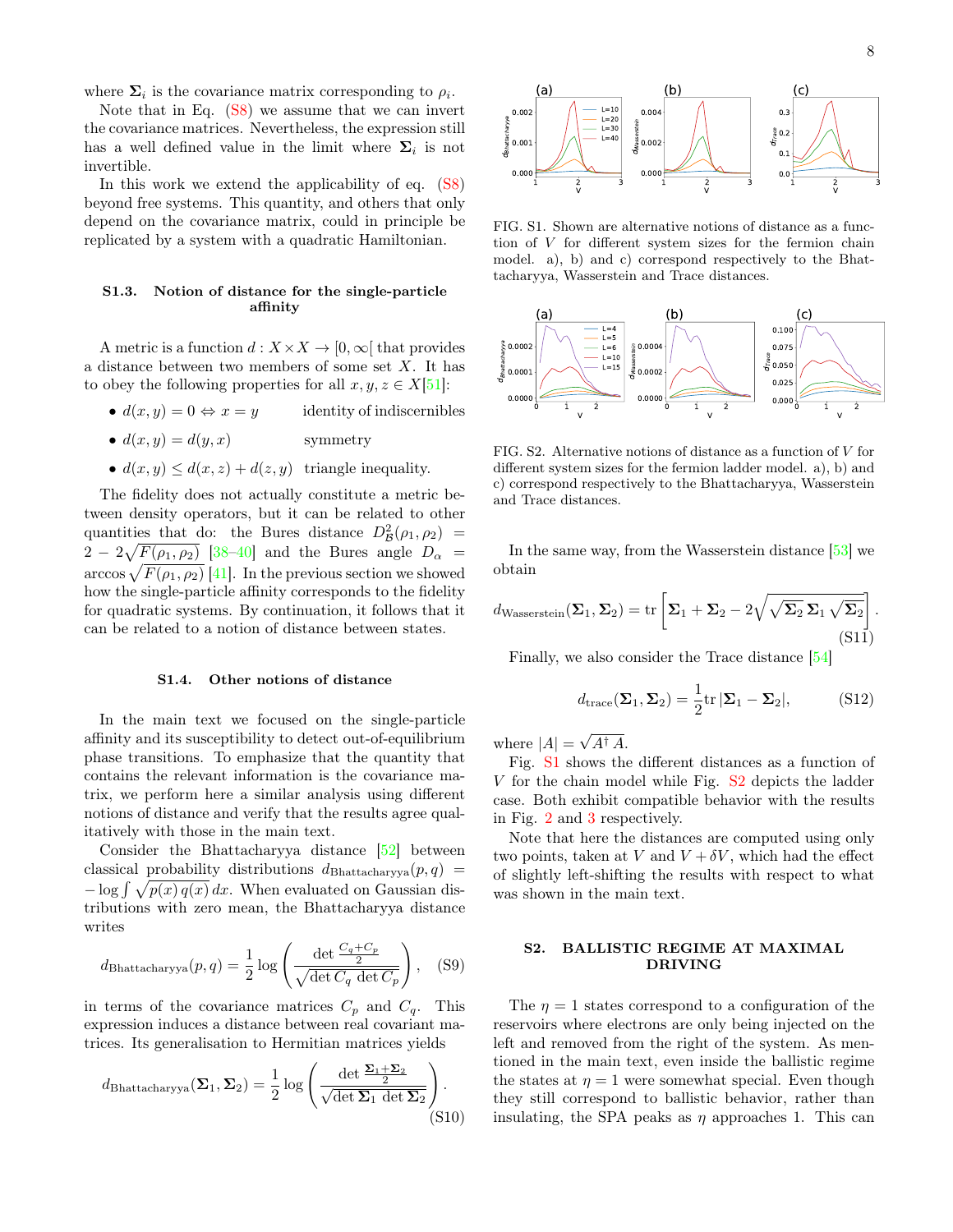

FIG. S3. Affinity susceptibility as a function of  $\eta$  for different system sizes at  $V = 0$  for the chain a) and the ladder b). The results were obtained with ED, which for the non-interacting case is numerical efficient, with a perturbation of  $\delta \eta = 0.01$ .

be seen in Fig. $S3-(a)$  and (b) for the chain and ladder respectively.

## S3. OPEN SYSTEMS WITH MPS

Initially developed as a variational approximations for pure states, MPS have been generalized to describe density matrices as Matrix Product Operators (MPO). This allowed for the study of open quantum system and finite temperatures  $[16, 17]$  $[16, 17]$  $[16, 17]$ . In this section, we briefly describe the MPS techniques we used to obtain the nonequilibrium steady-states (NESS) for a boundary driven open system described via a Lindblad operator.

A generic density matrix  $\rho$  can be written as a MPO as

<span id="page-8-0"></span>
$$
\rho = \sum_{\sigma,\sigma'} M^{\sigma_1,\sigma'_1} \dots M^{\sigma_i,\sigma'_i} \dots M^{\sigma_L,\sigma'_L} |\sigma\rangle \langle \sigma'| \,, \quad \text{(S13)}
$$

where  $|\sigma\rangle = |\sigma_1 \sigma_2 ... \sigma_L\rangle$ ,  $\sum_{\sigma}$  is a sum over all states and L is the system size.  $\overline{M^{\sigma_i,\sigma'_i}}$  are the matrices used in the MPO description, with dimension up to  $D$ , the socalled bond dimension. Note that for the first and last sites, the M matrices correspond to a row and a column vector respectively, so that the matrix product yields a scalar. Here, the set of  $\sigma_i$  forms a base of the local Hilbert space, with for the models we considered has dimensions 2 for the chain and 4 for the ladder.

A disadvantage of this decomposition is that the parametrization in eq. [\(S13\)](#page-8-0) does not enforce semipositiveness of  $\rho$ . Since we only analyze the steady-state we have ignored the possible occurrence of unphysical transient regimes at intermediate times. Assuming that the variational wave function can approximate the physical steady-state arbitrarily well, problems with the positivity of the wavefunction can be ignored once the algorithm is well converged.

Although there are algorithms that solve the problem of positivity of the density matrix [\[55\]](#page-5-26), they entail a substantial increase in algorithmic complexity and forbid reaching the system sizes attained in the main text.

To obtain the steady-state we initialize the system in an infinite temperature MPO  $\rho_0 \propto \mathbb{I}$ . This state is then evolved in time until convergence is achieved. To apply the necessary time-evolution operator it is useful to map the state from the space of density matrices to ket space, the so-called Choi-Jamiołkowski isomorphism [\[56\]](#page-5-27), specified by  $\rho \to |\rho\rangle\rangle$  and  $A\rho B \to A\otimes B^T |\rho\rangle\rangle$ . Applied to Eq. [\(S13\)](#page-8-0) this map boils down to joining the indices  $\sigma_i$  and  $\sigma'_{i}$  into a single one  $s_{i} = (\sigma_{i}, \sigma'_{i})$ , thus yielding a MPS, but with larger local dimension

$$
|\rho\rangle\rangle = \sum_{\mathbf{s}} M^{s_1} \dots M^{s_i} \dots M^{s_L} |\mathbf{s}\rangle. \tag{S14}
$$

The Lindblad equation, shown earlier in eq. [\(3\)](#page-1-4), can be rewritten as

$$
\partial_t |\rho\rangle\rangle = \hat{\mathcal{L}} |\rho\rangle\rangle \tag{S15}
$$

where  $\hat{\mathcal{L}}$  is the Lindblad operator, now in the new notation. This looks like a Schrödinger equation with a nonhermitian Hamiltonian. For a time independent problem, i.e., the case considered here, it can be integrated, yielding

$$
|\rho(t)\rangle\rangle = e^{\hat{\mathcal{L}}t} |\rho_0\rangle\rangle. \tag{S16}
$$

In this form the existing time-evolution algorithms for MPS and unitary dynamics [\[50,](#page-5-19) [57\]](#page-5-28) can naturally be applied here without significant modifications [\[16,](#page-4-10) [17\]](#page-4-11).

For this work we used the t-DMRG algorithm for timeevolution with a Trotter decomposition of 4th order as described in Ref. [\[58\]](#page-5-29) and with an associated error per iteration of  $O(\Delta t^4)$ , where  $\Delta t$  is the time step.

We used the ITensor library [\[59\]](#page-5-30) as a basis of our implementation. In the initial stages of the evolution a larger time step was chosen, typically in the range  $\Delta t \in [0.1, 0.5]$ , in order to speed up convergence. In the final stages, when necessary, we switch to a smaller time step to better approximate the steady-state, generally no smaller than  $\Delta t = 0.01$ .

To guarantee the correctness of the results some care had to be taken regarding the convergence of the obtained steady-states. Not only in time, but convergence in space and with bond dimension also had to be ensured. To achieve this, we followed a similar recipe to the one described in Appendix A of Ref.[\[60\]](#page-5-31). For a set of parameters  $L, V, \eta$  and  $D$ :

• We monitored  $J$  in the middle bond during timeevolution until it saturated. The condition for convergence was  $\sigma_t/J_t$  < 0.01, where  $J_t$  and  $\sigma_t$  are respectively the mean value and the standard deviation of the last 50 values of J obtained during time-evolution. This ensured that fluctuations only affected digits at least 2 decimal places after the most significant one;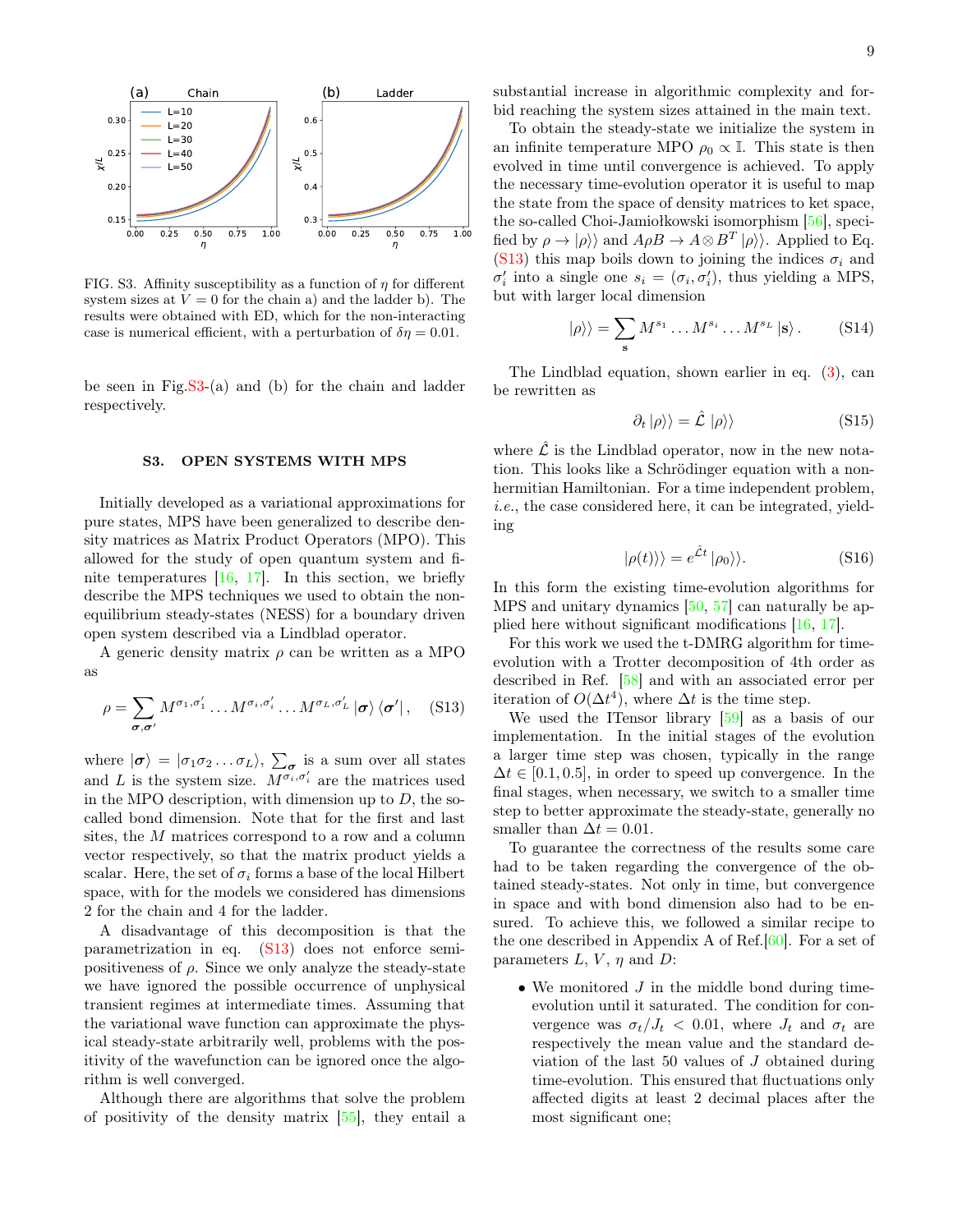- The obtained steady-states are supposed to have a constant current across the length of the system, which was determined by checking if  $\sigma_x/J_x < 0.01$ , where  $J_x$  and  $\sigma_x$  are the mean value and standard deviation for the current at the different bonds. If this condition was not met, the state was evolved further in time until it was met;
- To determine if the MPO description approximates sufficiently well a given steady-state, we also analyzed the convergence with bond dimension. The criterion for convergence of the current with bond dimension,  $J_D$ , was  $\sigma_D/J_D < 0.01$ .

# S4. DETAILS ON THE JORDAN-WIGNER TRANSFORMATION

The MPS formalism is more naturally implemented in terms of spin degrees of freedom. Its application to fermionic systems requires adaptations. This is accomplished with the Jordan-Wigner (JW) transformation [\[61,](#page-5-32) [62\]](#page-5-33). For short-range one-dimensional models the Hamiltonian remains local after the transformation and thus amenable to MPS techniques.

The JW transformation is defined as

$$
c_i = S_i \sigma_i^-
$$
  
\n
$$
c_i^{\dagger} = S_i \sigma_i^+
$$
\n(S17)

where  $c_i$   $(c_i^{\dagger})$  are fermionic annihilation (creation) operators,  $\sigma^{\pm} = (\sigma^z \pm i \sigma^y)/2$  are the spin- $\frac{1}{2}$  ladder operators,  $\sigma^{x,y,z}$  are the Pauli matrices, and  $S_i = \left[ \prod_{j=1}^{i-1} \left( -\sigma_j^z \right) \right]$  is the string operator.

### S4.1. Chain Model

The JW transformation requires an ordering of the sites. For a closed, one-dimensional system the natural sequential ordering yields a local Hamiltonian.

For the chain this yields

$$
H = -\frac{t}{2} \sum_{i=1}^{L-1} \left[ \sigma_i^x \sigma_{i+1}^x + \sigma_i^y \sigma_{i+1}^y \right] + \frac{V}{4} \sum_{i=1}^{L-1} \sigma_i^z \sigma_{i+1}^z. \tag{S18}
$$

and

$$
W_{1,\pm} = \sqrt{\Gamma_L \frac{1 - \eta_L}{2}} \sigma_1^{\pm}
$$
  

$$
W_{L,\pm} = \mp \sqrt{\Gamma_R \frac{1 - \eta_R}{2}} (-1)^{\hat{N}} \sigma_L^{\pm}
$$
 (S19)

where we used in the expression for  $W_{L,\pm}$  that  $S_{L-1}\sigma_{L}^{\pm}$  =  $\mp(-1)^{\hat{\mathcal{N}}}\sigma_L^{\pm}$  where  $\hat{\mathcal{N}}$  counts the number of occupied fermion states (or spins up).



FIG. S4. Jordan-Wigner ordering for the fermion ladder.

We now have to consider the effect of the  $(-1)^{\hat{\mathcal{N}}}$ operator on the Lindblad equation, see Eq. $(4)$ . The only non-trivial term is the one where the jump operator acts from both the left and the right. To deal with this it is helpful to consider that the density matrix has two sectors that are not mixed by the Lindblad equation, the  $\{|\text{even}\rangle \langle \text{even}|, |\text{odd}\rangle \langle \text{odd}| \}$  and  $\{\ket{\text{even}}\langle \text{odd} |, |\text{odd}\rangle \langle \text{even} | \}.$  The operator  $(-1)^{\hat{\mathcal{N}}}$  commutes with the former and anti-commutes with the later, so we can replace it with 1 and −1 respectively. Expectation values of operators composed of an even number of creation and annihilation operators only have contributions from the first sector of the density matrix, therefore, we consider only this sector.

### S4.2. Ladder Model

For the fermion ladder model, regardless of the choice of ordering, the string operator always leads to the appearance of additional interaction terms in the spin model.

For the results in the main text, we chose the zig-zag ordering in Fig[.S4,](#page-4-13) which maintained the locality of the Hamiltonian. As suggested by the picture, nearest neighbor sites can have string operators in the intra-chain hopping terms, depending on whether the corresponding bond is even or odd.

For clarity, instead of giving the transformed spin Hamiltonian and jump operators we list below the transformation rules from fermionic operators to spins.

Labeling the rungs by  $\tau = 1, 2$  for the upper and lower chain respectively, the intra-chain hopping terms of the Hamiltonian in Eq. [\(5\)](#page-1-1) transform according to

$$
c_{i,\tau}^{\dagger} c_{i+1,\tau} \to \sigma_{i,\tau}^{+} \sigma_{i+1,\tau}^{-}
$$
  
\n
$$
c_{i+1,\tau}^{\dagger} c_{i,\tau} \to \sigma_{i,\tau}^{-} \sigma_{i+1,\tau}^{+}
$$
  
\n
$$
c_{i,\bar{\tau}}^{\dagger} c_{i+1,\bar{\tau}} \to \sigma_{i,\bar{\tau}}^{+} \sigma_{i,\tau}^{z} \sigma_{i+1,\tau}^{z} \sigma_{i+1,\bar{\tau}}^{-}
$$
  
\n
$$
c_{i+1,\bar{\tau}}^{\dagger} c_{i,\bar{\tau}} \to \sigma_{i,\bar{\tau}}^{-} \sigma_{i,\tau}^{z} \sigma_{i+1,\tau}^{z} \sigma_{i+1,\bar{\tau}}^{+} .
$$
 (S20)

For an even bond we have that  $\tau = 1$  and  $\bar{\tau} = 2$ , and for an odd bond  $\tau = 2$  and  $\bar{\tau} = 1$ . For the inter-chain hopping and interaction terms the corresponding operators